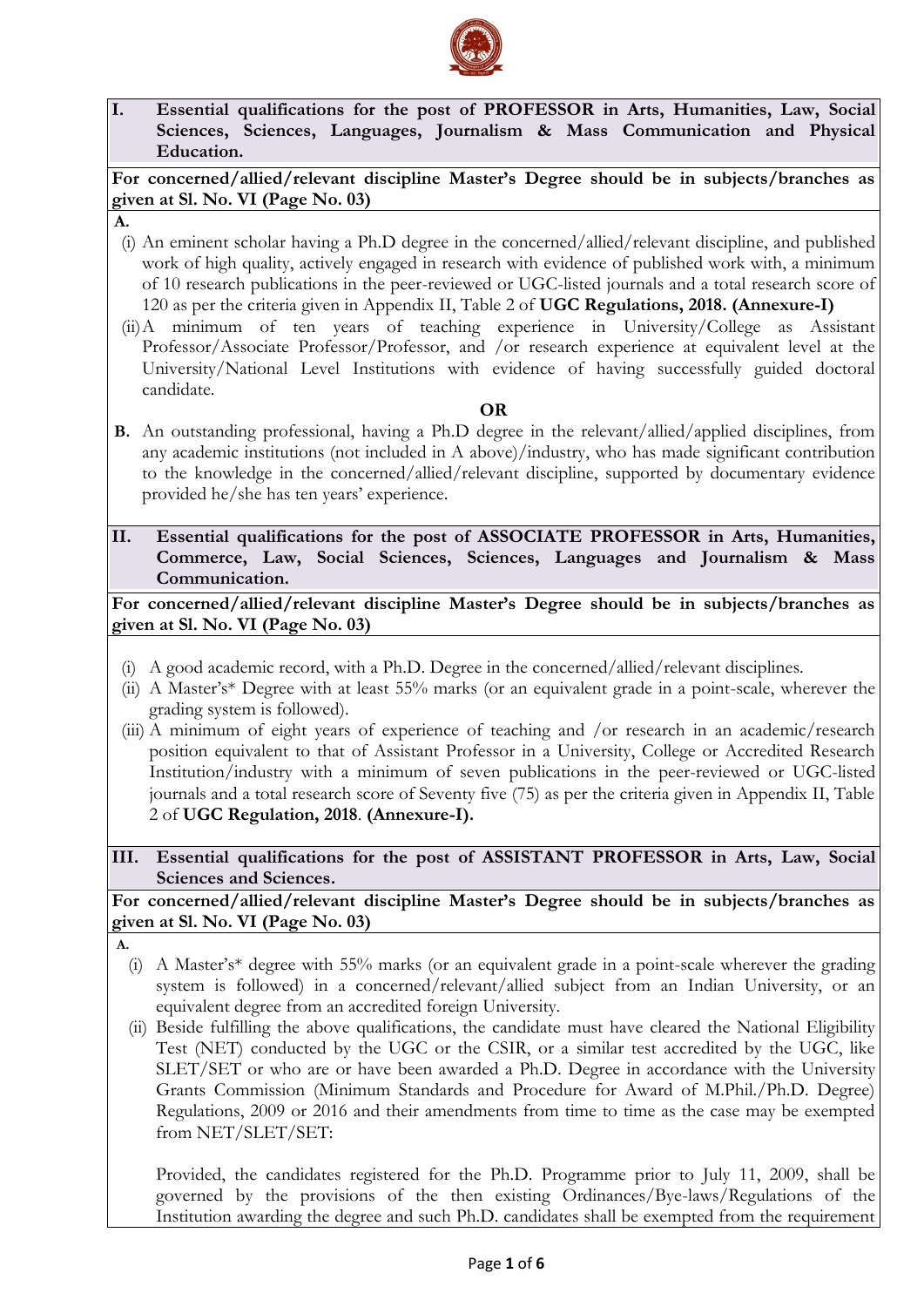

of NET/SLET/SET for recruitment and appointment of Assistant Professor or equivalent positions in Universities/Colleges/Institutions subject to the fulfillment of the following conditions:-

- a) The Ph.D. degree of the candidate has been awarded in a regular mode;
- b) The Ph.D. thesis has been evaluated by at least two external examiners;
- c) An open Ph.D. viva voce of the candidate has been conducted;
- d) The Candidate has published two research papers from his/her Ph.D. work, out of which at least one is in a referred journal;
- e) The candidate has presented at least two papers based on his/her Ph.D. work in conferences/seminars sponsored/funded/supported by the UGC/ICSSR/CSIR or any similar agency.

The fulfillment of these conditions is to be certified by the Registrar or the Dean(Academic Affairs) of the University concerned.

- **Note 1:** NET/SLET/SET shall also not be required for such Masters Programmes in disciplines for which NET/SLET/SET is not conducted by the UGC, CSIR or similar test accredited by the UGC, like SLET/SET.
- **Note 2:** The National Eligibility Test (NET) or an accredited test (State Level Eligibility Test SLET/SET) shall remain the minimum eligibility for appointment of Assistant Professor and equivalent positions wherever provided in UGC Regulations. Further, SLET/SET shall be valid as the minimum eligibility for direct recruitment to Universities/Colleges/Institutions in the respective state only.

**OR**

**B.** The Ph.D. degree has been obtained from a foreign University/institution with a ranking among top 500 in the World University Ranking (at any time) by any one of the following: (i) Quacquarelli Symonds (QS) (ii) the Times Higher Education (THE) or (iii) the Academic Ranking of World Universities (ARWU) of the Shanghai Jiao Tong University (Shanghai).

**Note:** The Academic score as specified in Appendix II (Table 3A) of UGC Regulations, 2018 for Universities shall be considered for short-listing of the candidates for interview only, and the selections shall be based only on the performance in the interview. (**Annexure-II**).

|  |  |  |  |  |  | IV. Essential qualifications for the post of PROFESSOR in Pharmacy. |
|--|--|--|--|--|--|---------------------------------------------------------------------|
|--|--|--|--|--|--|---------------------------------------------------------------------|

- (i) First Class B.Pharm with Master's Degree in Pharmacy (M.Pharm.) in Pharmacology/Pharmaceutics (Qualifications must be PCI recognized) with Ph.D. degree in any of Pharmacy subjects (Ph.D. qualifications must be PCI recognized).
- (ii) Essential 10 years' experience in teaching in PCI approved/recognized Pharmacy College or out of which at least 3 years shall be at a post equivalent to that of an Associate Professor

### **AND**

- (iii) At least six (6) research publications at the level of Associate Professor in SCI journals/UGC/AICTE approved list of journals and at least two (2) successful Ph.D. guided as Supervisor/Co-supervisor till the date of eligibility of promotion.
- **OR**

At least ten (10) research publications at the level of Associate Professor in SCI journals/UGC/AICTE approved list of journals till the date of eligibility of promotion.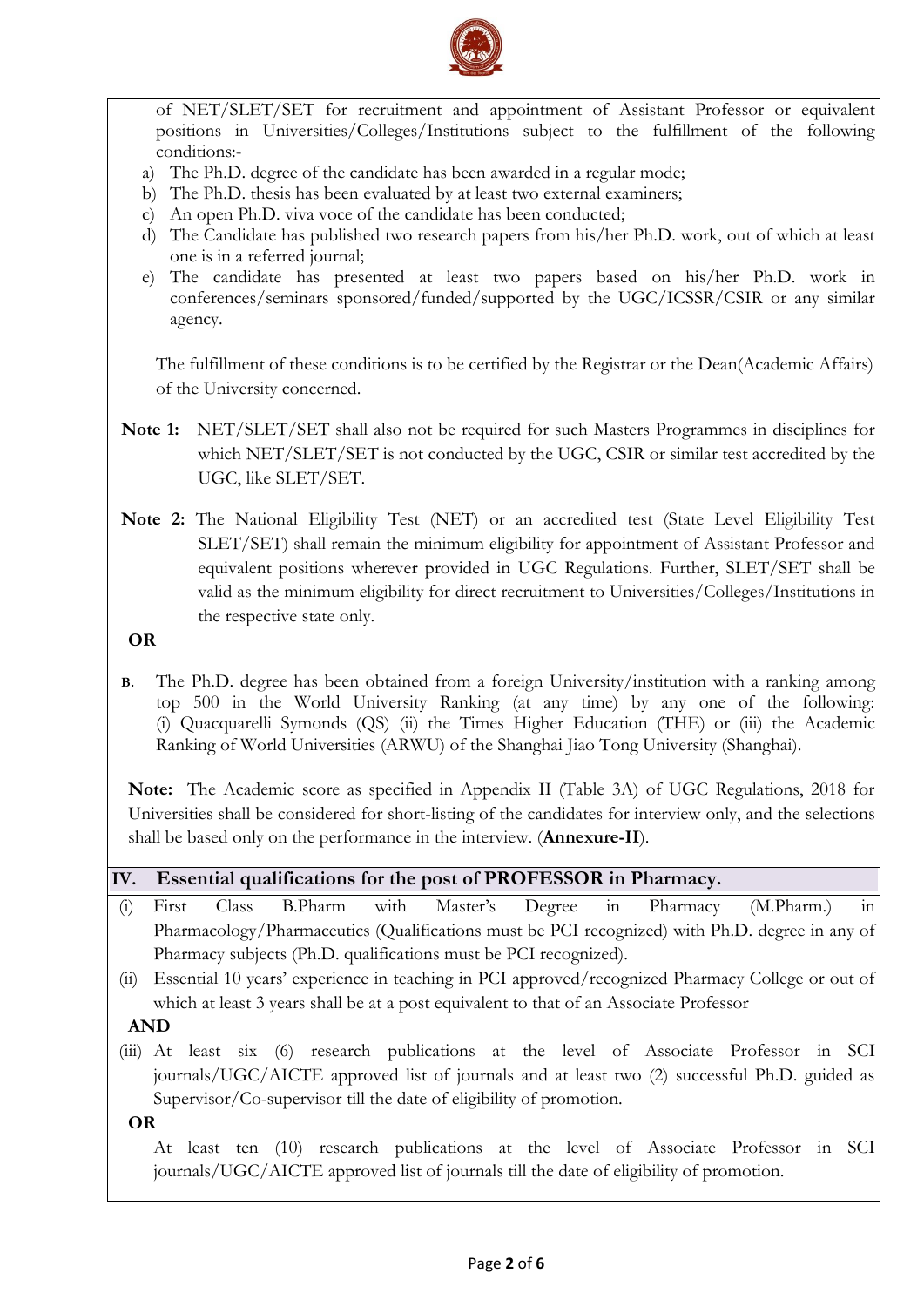

# **V. Essential qualifications for the post of ASSISTANT PROFESSOR in Pharmacy.**

A basic degree in Pharmacy (B.Pharm), first class Master's degree in appropriate branch of specialization in Pharmacy (Pharmaceutics) and as per UGC and PCI norms. Registration as a Pharmacist under the Pharmacy Act, 1948, as amended from time to time, including any succeeding enactments.

**Desirable**: GATE/GPAT/NET qualified. Three (3) years professional experience (Teaching/Research/ Industry) post Ph.D.

| VI.<br><b>Concerned/Allied/Relevant Discipline Master's Degree:</b> |                                                                                                                                                                                                                                                       |  |  |  |
|---------------------------------------------------------------------|-------------------------------------------------------------------------------------------------------------------------------------------------------------------------------------------------------------------------------------------------------|--|--|--|
| Subject                                                             | Required Master's Degree in Concerned/ Allied/ Relevant discipline                                                                                                                                                                                    |  |  |  |
| <b>Mathematics</b>                                                  | M.Sc. in Mathematics                                                                                                                                                                                                                                  |  |  |  |
| <b>Statistics</b>                                                   | M.Sc. in Statistics                                                                                                                                                                                                                                   |  |  |  |
| Computer Science (M.Sc.)                                            | M.Sc./ M.Tech. in Computer Science/ Computer Engg./ Information<br>Technology/ Software Engineering/ Soft Computing/ Data Science/<br>Intelligent Systems/ Cyber Security/ Information Security/ Human<br>Computer Interaction/Robotics or equivalent |  |  |  |
| Chemistry                                                           | M.Sc. in Chemistry                                                                                                                                                                                                                                    |  |  |  |
| <b>Life Science</b>                                                 | M.Sc. in Life Science/<br>Zoology/ Animal Science/ Bioscience/ Botany/<br><b>Plant Science</b>                                                                                                                                                        |  |  |  |
| <b>Environmental Sciences</b>                                       | M. Sc. in Environmental Science.                                                                                                                                                                                                                      |  |  |  |
| Geology                                                             | <b>Master in Geology</b>                                                                                                                                                                                                                              |  |  |  |
| Geography                                                           | Master in Geography/ Remote Sensing                                                                                                                                                                                                                   |  |  |  |
| <b>Development Studies</b>                                          | Master in Development Studies/Economics                                                                                                                                                                                                               |  |  |  |
| <b>Economics Studies &amp; Policy</b>                               | <b>Master in Economics</b>                                                                                                                                                                                                                            |  |  |  |
| <b>Political Studies</b>                                            | <b>Master in Political Science</b>                                                                                                                                                                                                                    |  |  |  |
| <b>Sociological Studies</b>                                         | Master in Sociology/Social Work                                                                                                                                                                                                                       |  |  |  |
| <b>Historical Studies and Archaeology</b>                           | <b>Master in History</b>                                                                                                                                                                                                                              |  |  |  |
| <b>Psychological Sciences</b>                                       | <b>Master in Psychology</b>                                                                                                                                                                                                                           |  |  |  |
| <b>Law and Governance</b>                                           | <b>LLM</b>                                                                                                                                                                                                                                            |  |  |  |
| Hindi                                                               | Master in Hindi                                                                                                                                                                                                                                       |  |  |  |
| English                                                             | Master in English                                                                                                                                                                                                                                     |  |  |  |
| <b>Mass Communication and Media</b>                                 | Master in Journalism/ Master in Mass Communication & Journalism                                                                                                                                                                                       |  |  |  |
| <b>Commerce &amp; Business Studies</b>                              | M.Com                                                                                                                                                                                                                                                 |  |  |  |
| <b>Physical Education</b>                                           | Master in Physical Education (M.P.Ed/M.P.E)                                                                                                                                                                                                           |  |  |  |

# **VII. NOTE**

|                       | A relaxation of 5% shall be allowed at the Bachelor's as well as at the Master's level for the candidates        |  |  |  |
|-----------------------|------------------------------------------------------------------------------------------------------------------|--|--|--|
|                       | belonging to Scheduled Caste/Scheduled Tribe/Other Backward Classes (OBC)(Non-creamy                             |  |  |  |
|                       | Layer)/Differently abled ((a) Blindness and low vision; (b) Deaf and Hard of hearing; (c) Locomotors             |  |  |  |
|                       | disability including cerebral palsy, leprosy cured, dwarfism, acid-attack victims and muscular dystrophy; (d)    |  |  |  |
|                       | Autism, intellectual disability, specific learning disability and mental illness; (e) Multiple disabilities from |  |  |  |
|                       | amongst persons under (a) to (d) including deaf-blindness) for the purpose of eligibility and assessing good     |  |  |  |
|                       | academic record for direct recruitment. The eligibility marks of 55% marks (or an equivalent grade in a point    |  |  |  |
|                       | scale wherever the grading system in followed) and the relaxation of 5% to the categories mentioned above        |  |  |  |
|                       | are permissible, based only on the qualifying marks without including any grace mark procedure.                  |  |  |  |
| $\mathcal{D}_{\cdot}$ | a) The applications form submitted <b>through online mode is acceptable only.</b>                                |  |  |  |
|                       | b) It may be noted that separate applications and enclosures have to be submitted alongwith the                  |  |  |  |
|                       | requisite online payment receipt for each Post by the applicants applying for more than one post.                |  |  |  |
|                       | Incomplete and Hand written application shall be rejected.<br>$\mathcal{C}$                                      |  |  |  |
| 3                     | Allowances are admissible to the employees of the University as per the rules of the Government of               |  |  |  |
|                       | India/UGC, which may change from time to time.                                                                   |  |  |  |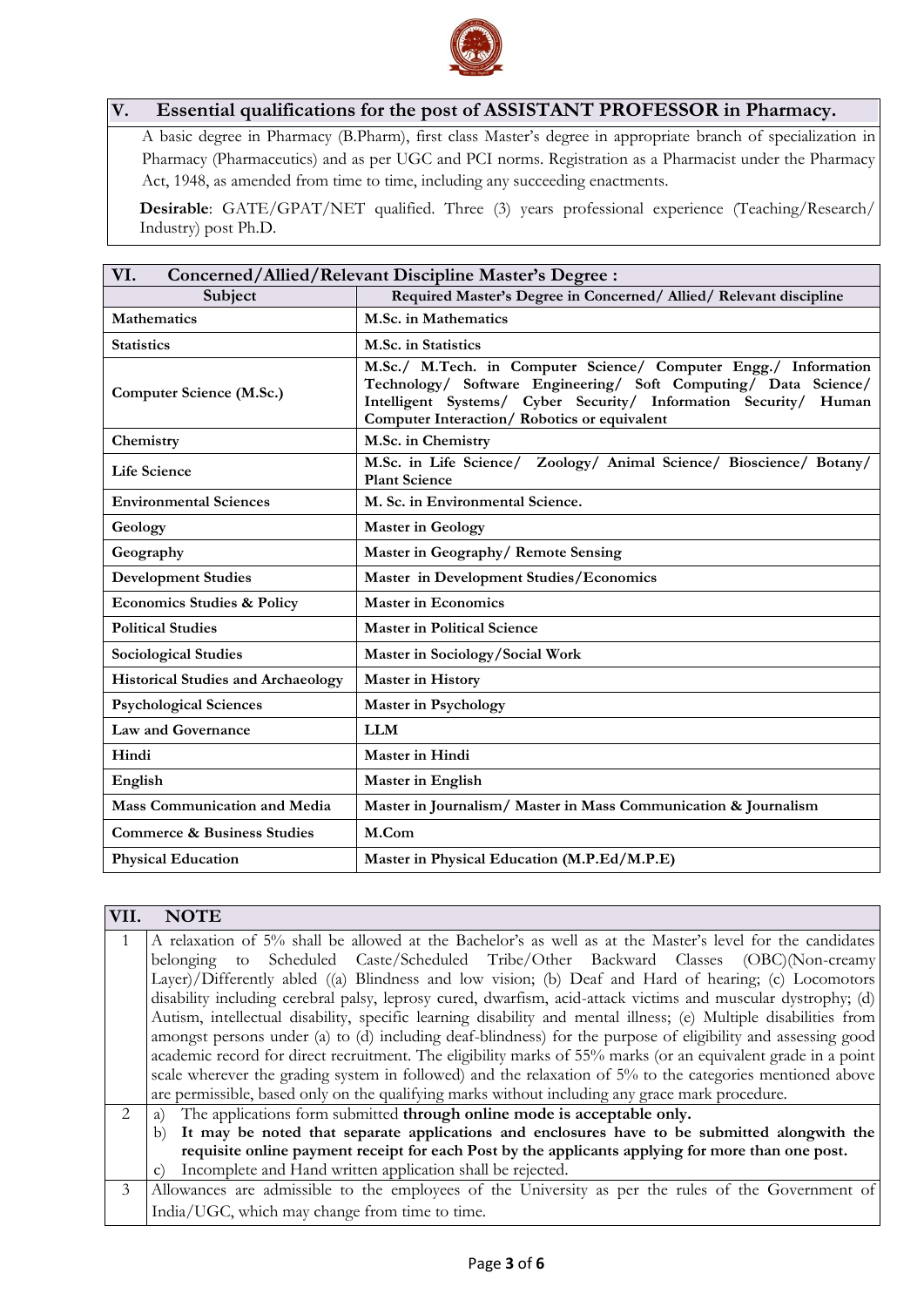

| $\overline{4}$ | The qualifications and other conditions prescribed in the present advertisement are in accordance to the                         |  |  |  |
|----------------|----------------------------------------------------------------------------------------------------------------------------------|--|--|--|
|                | UGC Regulations on Minimum Qualifications for Appointment of Teachers and other Academic                                         |  |  |  |
|                | Staff in Universities and Colleges and Measures for the Maintenance of Standards in Higher                                       |  |  |  |
|                | Education 2018 (herein after referred to as UGC Regulations, 2018) issued in the year 2018 published in                          |  |  |  |
|                | the Gazette of India, and are subject to any future regulations/norms, including amendments in the present                       |  |  |  |
|                | regulations, stipulated by the MHRD/UGC/AICTE applicable to such recruitments which may change from                              |  |  |  |
|                | time to time. Accordingly, for Faculty of Pharmacy, the norms/Regulations formulated in consultations with                       |  |  |  |
|                | Pharmacy Council of India shall apply.                                                                                           |  |  |  |
| 5              | PAYMENT OF APPLICATION FEE & SUBMISSION OF FILLED IN APPLICATIONS:                                                               |  |  |  |
|                | Application Fee: Rs. 2,000/- for General, OBC, EWS category and Rs. 1,000/- for SC/ST/PWD                                        |  |  |  |
|                | (Divyang)/Female candidates. Fee must be submitted through Online Mode only.                                                     |  |  |  |
|                | Please fill in all the information correctly on the on-line portal in the given format and deposit the fee as                    |  |  |  |
|                | prescribed (Important: Short payment or delayed payment after due date will not be considered).                                  |  |  |  |
| 6              | Candidates are required to upload the Photograph, Signature etc. as per the size limit given in                                  |  |  |  |
|                | online application form.                                                                                                         |  |  |  |
| $\overline{7}$ | Enclose good quality self-attested (bearing full signature) photocopies of certificates / publications /                         |  |  |  |
|                | pre-prints/reprints etc., (please do not send any copy of the Book/s, however, the book/s should be                              |  |  |  |
|                | produced at the time of interview), with the application as proof of each information furnished there in.                        |  |  |  |
|                | Please mention <b>'Annexure sl.no.</b> (as mentioned/filled in the application) at the right top corner of                       |  |  |  |
|                | each copy of the certificate/document enclosed.                                                                                  |  |  |  |
| 8              | All papers/complete set of the application (including the enclosures) shall be tied with a strong thread at the                  |  |  |  |
|                | left-top portion properly.                                                                                                       |  |  |  |
| 9              | Finally, send the Print Application in a good envelope <i>[please write on the top-left side of the envelope the Name of the</i> |  |  |  |
|                | post with subject & specialization (if any), SC/ST/OBC/PWD/General/EWS etc.], so that it is received on or before                |  |  |  |
|                | the last date given in the advertisement.                                                                                        |  |  |  |
|                | <b>NOTE</b> : In case the applicant is in service and delay is expected in forwarding of application through                     |  |  |  |
|                | proper channel, the applicant may submit Advance Copy of the online application alongwith all enclosures.                        |  |  |  |
|                | However, the applicant must produce the 'NOC' before the interview failing which will not be                                     |  |  |  |
|                | allowed to appear in the interview.                                                                                              |  |  |  |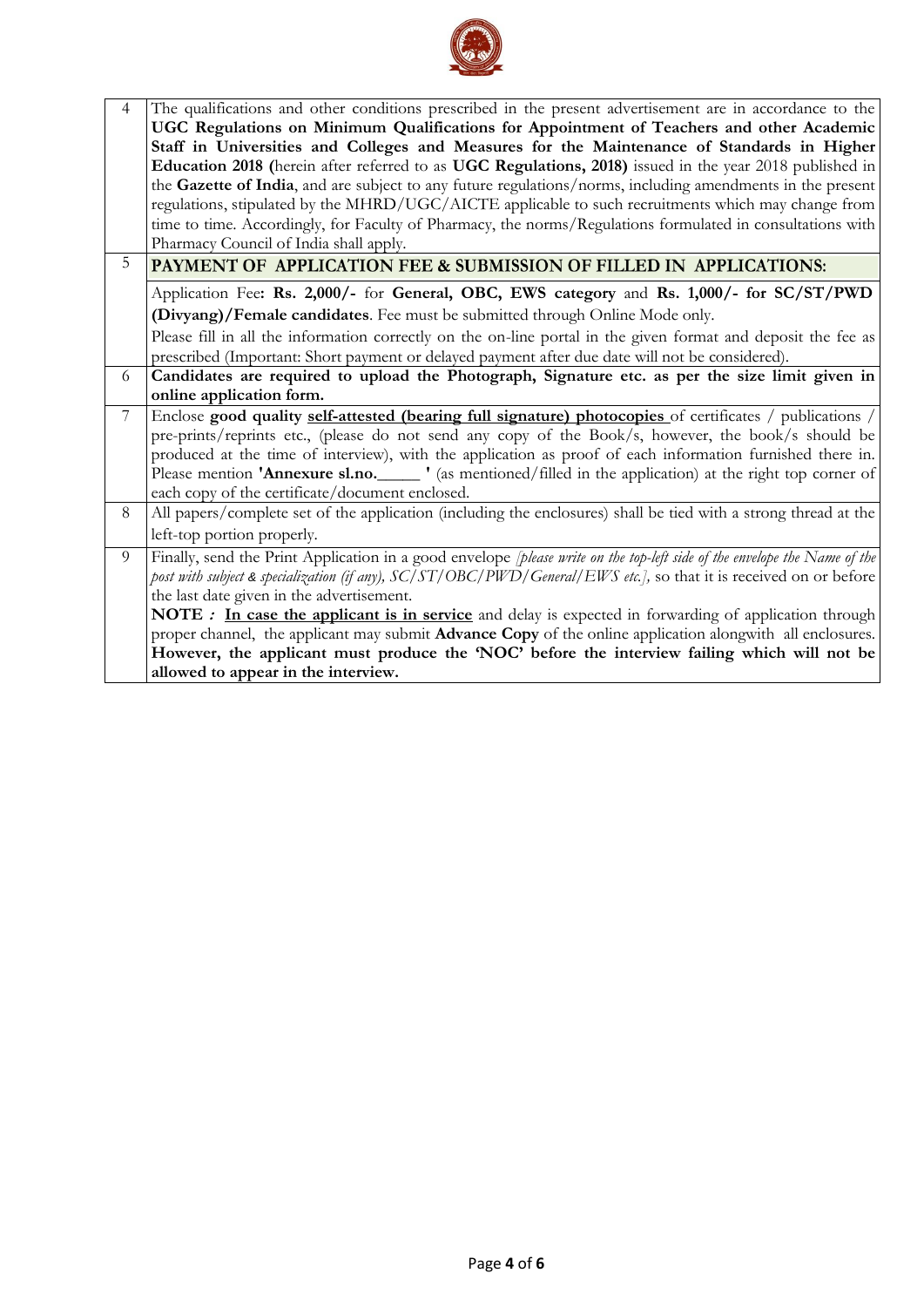

| VIII. | <b>GENERAL INSTRUCTIONS</b>                                                                                                  |
|-------|------------------------------------------------------------------------------------------------------------------------------|
| 1.    | Applicants are advised to submit separate applications against each post mentioning post applied for, to                     |
|       | the University well in advance, without waiting till last date, to avoid postal delay or any other                           |
|       | unforeseen problems. The University will not be responsible for any postal delay at any stage.                               |
| 2.    | The University may offer lower post to a candidate, who may have applied for a higher post, in case the                      |
|       | Selection Committee recommends so.                                                                                           |
| 3.    | It will be open to the University to consider, on its own, names of suitable candidates who might have                       |
|       | not applied. Candidate shall not claim it as a right.                                                                        |
| 4.    | The prescribed qualifications and experience are minimum and the mere fact that a candidate possesses                        |
|       | the same will not entitle him/her for being called for interview. The University reserves the right to                       |
|       | restrict the candidates to be called for interview to a reasonable number on the basis of academic score                     |
|       | which may be higher than the minimum prescribed as decided by duly constituted Screening Committee/s and approved            |
|       | by the Competent Authority.                                                                                                  |
|       | Call letters for attending interview will be sent only to the short-listed candidates by e-mail. No                          |
|       | correspondence will be made with applicants who have not been short-listed/not called for interview.                         |
|       | In case the University receives large number of applications for a particular post, the                                      |
|       | University in such cases reserves the right to adopt stringent criteria for shortlisting candidates                          |
|       | to be called for interview either by conducting a written test or adopting a marking system as                               |
|       | approved by Competent Authority.                                                                                             |
| 5.    | a) Reservations for SC, ST, OBC, EWS and Persons with Disabilities will be as per Government of                              |
|       | India norms as amended from time to time. Candidates applying for the Reserved Posts should clearly                          |
|       | state to which category they belong. They must also enclose a Certificate issued by Tahsildar/Mandal                         |
|       | Revenue Officer/ Equivalent authority as proof to this effect, without which the applications will not                       |
|       | be considered.                                                                                                               |
|       | b) In case a candidate wants to claim benefits under the Persons with Disabilities category, the                             |
|       | candidate's relevant disability should be not less than 40 per cent. Proof, to this effect, must be                          |
|       | enclosed with the application, without which the application will be treated as 'General                                     |
|       | (unreserved)'.                                                                                                               |
|       | c) Candidate applying for the post(s) reserved for O.B.C., must submit an attested copy of caste certificate specifically    |
|       | mentioning Creamy Layer-exclusion in the format prescribed by Govt. of India, issued by competent authority, vide            |
|       | Column 3 of G.O.I. Deptt. of Personnel and Training O.M. No. 36012/22/93-Estt.(SCT) dated 8.9.1993 and                       |
|       | modified vide DOPT's O.M. No. 36033/3/2004-Estt.(Res) dated 9.3.2004, subsequently revised vide O.M. No.                     |
|       | 36033/3/2004-Estt.(Res) dated 14.10.2008, O.M. No.36033/1/2013-Estt.(Res.) dated 27.05.2013 and O.M.                         |
|       | No. 36033/1/2013-Estt.(Res.) dated 13.09.2017, respectively, without which applications will not be considered. The          |
|       | form of Caste Certificate must be in the format as prescribed by the Govt. of India; otherwise the application will be       |
|       | summarily rejected without further consideration.                                                                            |
|       | <b>d)</b> Candidate applying for the post(s) reserved for $E.W.S.$ must submit an attested copy of certificate in the format |
|       | prescribed by Govt. of India, issued by competent authority (Annexure -III), vide Column 5 of G.O.I. Deptt. of               |
|       | Personnel and Training O.M. No. 36039/1/2019-Estt.(Res) dated 31.01.2019, without which applications will not                |
|       | be considered. The form of E.W.S Certificate must be in the format as prescribed by the Govt. of India; otherwise the        |
|       | application will be summarily rejected without further consideration.                                                        |
|       | e) Reservation guidelines of Govt. of India, if revised in future shall be applicable & implemented                          |
|       | accordingly.                                                                                                                 |
| 6.    | The University reserves the right to relax any of the qualifications, experience, etc., in deserving cases in                |
|       | respect of any post. Candidates shall not claim it as a right.                                                               |
| 7.    | The number of vacancies of the posts indicated in this Employment Notification is tentative.                                 |
|       | The University reserves the right to fill any consequential vacancies, and /or to increase/decrease the                      |
|       | number of posts and make appointments accordingly.                                                                           |
| 8.    | Selection will be made on the basis of candidates' previous record and their performance in the                              |
|       | interview. The University may utilize seminar /colloquium/Lecture and/or any other mode as a                                 |
|       | supplementary method in selection process.                                                                                   |
| 9.    | Candidates already in service submitting Advance Copy of their application may kindly note that if the                       |
|       | original application through proper channel has not been received by the University by the last date                         |
|       | mentioned in the employment notification, the candidate/applicant will have to submit a                                      |
|       | 'NO OBJECTION CERTIFICATE' obtained from his/her employer to the University at the time                                      |
|       | of interview, if he/she is called for test/interview.                                                                        |